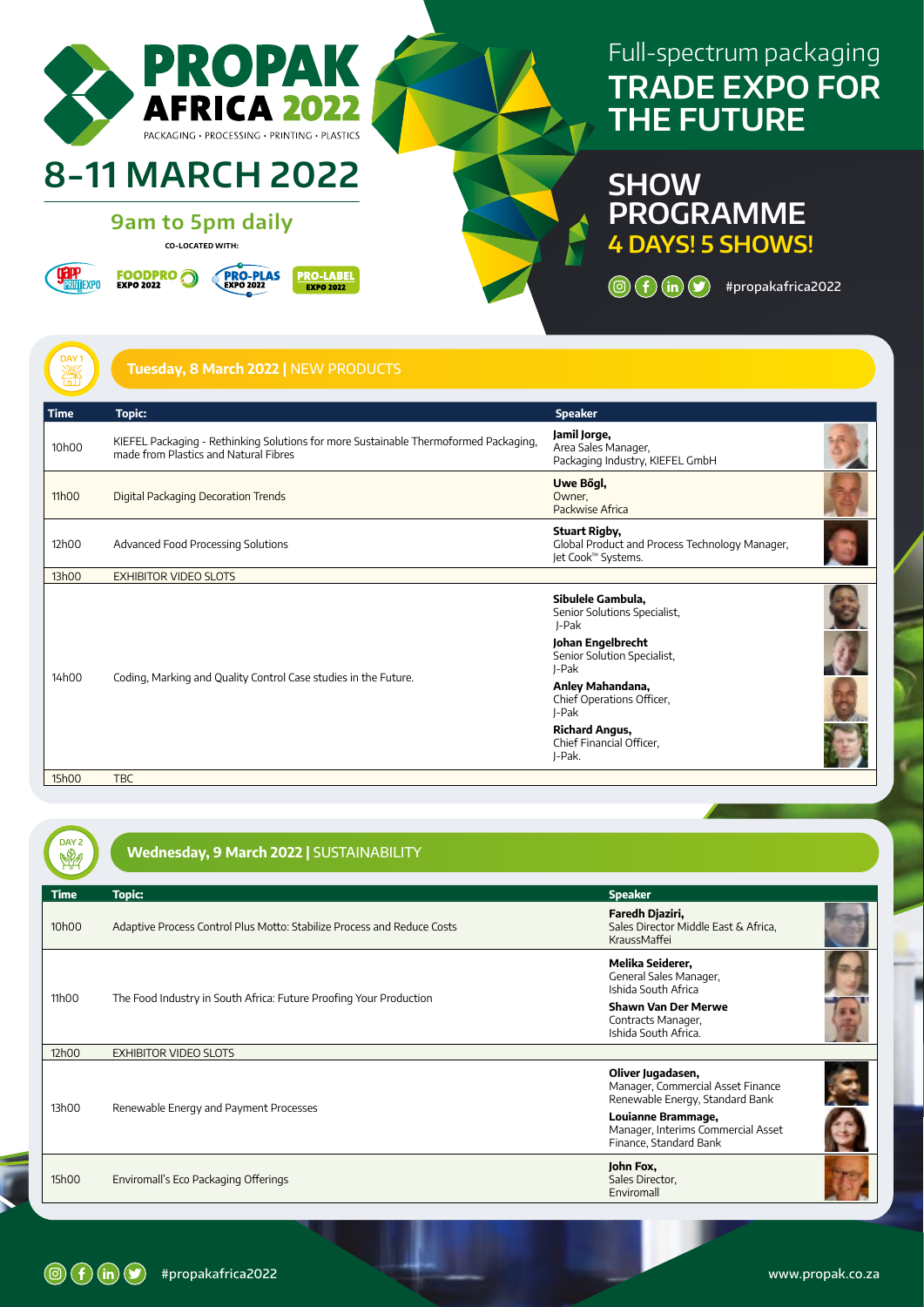# Thursday, 10 March 2022 | OCCUPATIONAL HEALTH AND SAFETY **DAY 3**

| <b>Time</b>      | <b>Topic:</b>                                                           | <b>Speaker</b>                                                                            |  |
|------------------|-------------------------------------------------------------------------|-------------------------------------------------------------------------------------------|--|
| 9h30             | Benefits of Occupational Health & Safety - Done Right!                  | <b>Chris Coetzee,</b><br>Director and owner,<br><b>OHSS Consulting</b>                    |  |
|                  | General Update Discussion on Current EPR Legislation and PRO Strategies | Jane Molony<br>Executive director,<br>Paper Manufacturers<br>Association of South Africa  |  |
|                  |                                                                         | Kishan Singh,<br>CEO of MetPacSA,<br>MD of Global Integrated<br><b>Business Solutions</b> |  |
| 10h15 -<br>12h00 |                                                                         | Junaid Francis,<br>Stakeholder Relationship Manager,<br>PETCO                             |  |
|                  |                                                                         | Adri Spangenberg,<br>Executive Director,<br>Polystyrene Packaging Council (Polyco)        |  |
|                  |                                                                         | <b>Francois Marais,</b><br>Manager,<br>Fibre Circle                                       |  |
| 12h00 -<br>14h00 | Loadshedding Interruption                                               |                                                                                           |  |
| 14h30            | <b>EXHIBITOR VIDEO SLOTS</b>                                            |                                                                                           |  |

# **FRIDAY 4 SET REFERENCES** Friday, 11 March 2022 | 'LOCAL IS LEKKER' SOUTH AFRICAN DAY

| <b>Time</b>      | <b>Topic:</b>                                                                                   | <b>Speaker</b>                                                                            |  |
|------------------|-------------------------------------------------------------------------------------------------|-------------------------------------------------------------------------------------------|--|
| 9h30             | Recycling and Re-Usability of Glass and PET and How CCL Labels/Sleeves Boost Recycling<br>Rates | Marika Knorr,<br>Head of Sustainability and Communications,<br><b>CCL Label</b>           |  |
| 10h15            | Unpacking Printing SA's New Membership Benefits, Services & Latest Industry News                | Abisha Katerere,<br>Marketing Manager & B-BBEE Specialist<br>Printing SA                  |  |
|                  |                                                                                                 | <b>Jermaine Naicker</b><br>KZN Regional Chamber Manager & HR Specialist,<br>Printing SA   |  |
| 11h00            | Packaging Education Programmes Offered by IPSA                                                  | Kishan Singh,<br>CEO of MetPacSA,<br>MD of Global Integrated<br><b>Business Solutions</b> |  |
| 12h00 -<br>14h30 | Loadshedding Interruption                                                                       |                                                                                           |  |
| 14h30            | Locally Designed and Manufactured Custom Built Machinery<br>for Various Industrial Applications | Andries van Jaarsveld<br><b>Protective Products</b>                                       |  |
| 15h15            | 3D Printing - Applications & Limitations in Packaging Processes                                 | <b>Redemption Bandera,</b><br>Consulting Engineer,<br>Inpakt                              |  |

\* Program subject to change. The organiser reserves the right to change the program.

# **CONFERENCES**

**8 - 9 MARCH**

**IPSA THINK TANK** Black Eagle Conference Room, Expo Centre Nasrec **SOPACKAGINGSA** 

Conference sessions start at 10.00am and 2.00pm each day. For bookings: secretary@ipsa.org.za / 011 804 1614 For more information about the conferences go to: www.propakafrica.co.za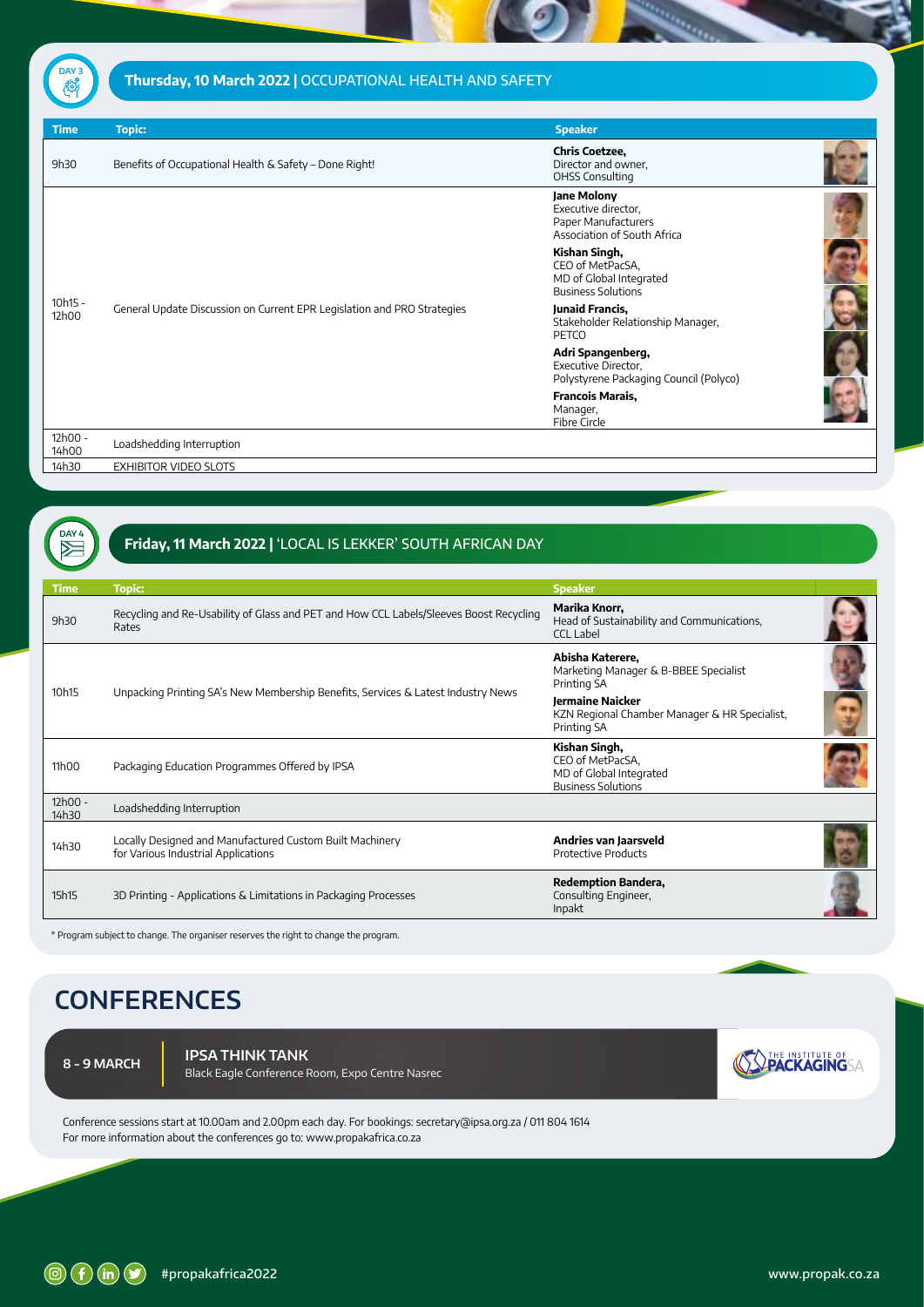# NEW PRODUCTS, LIVE DEMONSTRATIONS

### VANNPAX HALL 6 | STAND D31

Vannpax is excited to launch its 1002™ Manual Cartoner with Automatic gluing and closing, and visitors can see this entry level machine in action. Also on display is a Vannpax 1003™ Self-Lock Tray Erector, an Ishida Multi-Head Weigher and a Labelpack label applicator.

# GNEUSS HALL 5 | STAND E21

Gneuss is presenting its new MRSjump extruder that can increase or stabilise the polyester viscosity directly to the desired level. A downstream IV build-up is not necessary. For the first time, the processing of materials with low or highly fluctuating input viscosities is possible in a single extrusion step.

# FILKRAFT HALL 6 | STAND B8

The design of Filkraft's Rotary Piston Filler is revolutionary and the first of its kind in the world. You can learn how the electronically driven pistons replace the archaic cam system that opens up a plethora of new possibilities. The Filler is ideal for filling yoghurt, oils, sauces and any high viscosity product.

# ISHIDA SOUTH AFRICA HALL 6 | STAND B32

Ishida South Africa will have information on its next generation IX-G2 dual energy X-ray inspection system which offers significantly enhanced sensitivities for the detection of low-density and difficult to spot foreign bodies, including bone. The Ishida IX-G2-F incorporates a new line sensor that provides a high-quality X-ray image through an enhanced signal to noise ratio which has increased the ability to detect bone fragments by a factor of four compared with previous X-ray models. This further increases the ability of the machine to identify contaminants, in particular when handling thicker and denser products such as chicken fillets, chicken breasts and a wide range of poultry products

where they can often be overlapped or presented with uneven surfaces.

### JK SERVICES & CODING HALL 6 | STAND C4

JK Services & Coding is exhibiting the latest 5000 series Citronix continuous ink jet (CIJ) printers for applying sell-by-dates and batch numbers. These systems provide highspeed, reliable, non-contact printing onto almost any kind of material. Also to see is the Savema Thermal Transfer Overprinter (TTO), Limitronic High Resolution ink jet printer, Lead Tech laser marking system, the Intermac RED (TIJ) printer, Cassel metal detector and various conveyors.

### OMRON HALL 6 | STAND L15

OMRON is showcasing its fully simulated flexible production environments at Propak Africa and you can see the OMRON TM cobot in action! You will learn how to increase the flexibility, quality and speed of production and also enable companies to respond rapidly to changing market conditions.

### HG MOLENAAR HALL 6 | STAND B22

Molenaar is the supplier, agent and manufacturer of large-scale machinery for food and beverage manufacturers globally. See the Robot on their stand demonstrating Robotic palletizing and depalletizing. They are presenting their turnkey and greenfield solutions to the food-processing and beverage industries at the show. The emphasis is on the hygienic and efficient processing of liquids, prepared foods and fresh fruit. Also on display is a Linear rinsing machine.

### ROBATECH HALL 6 | STAND D33

Robatech is demonstrating how high-precision adhesive application can conserve resources and

### glue packaging neatly and quickly. With their new adhesive application system for primary and secondary packaging, you enter a new dimension in industrial adhesive application.

## IRP ENGINEERING PLASTICS HALL 6 | STAND E32

Being a market leader in providing conveyor component and engineering plastics solutions since 1987, IRP Engineering Plastics is showcasing their latest conveyor component solutions using real-life moving conveyor systems.

### ROTOCON HALL 5 | STAND B20 + C20

Featured on Rotocon's stand are live demonstrations of the Ecoline RSH machine for label inspection, slitting, and rewinding and the RDF 340 digital printed label converting and finishing machine. Also presented from the Ecoline portfolio is the Pro Mount plate mounter and the Pro Clean anilox roller cleaner.

# ZIBO CONTAINERS HALL 6 | STAND A11

Zibo Containers are manufacturers of rigid plastic containers for a wide variety of applications predominantly for the food packaging industry. You can view live demonstrations of the versatility of their Italian built tray sealing machines in operation, capable of MAP packing, vacuum skin packing or simply sealing only, all possible by choosing the relevant machine setting.

These are just a few of the new products and live demonstrations that will be on view at Propak Africa and co-located shows. There's so much more to see!

# LATEST INNOVATION & NEW TECHNOLOGIES

# AIR KNIFE SYSTEMS HALL 6 | STAND H38

At the Air Knife Systems stand, you can see the IB 1500 Tunnel on display. It is the smallest of their Drying Tunnel range, using a 15KW Blower and VSD with 4 or 5 Air Knives. The 1B is suitable for lines with a speed of 5000-20000 units p/h. It's typically used for pre-labelling and data coding. Placement is over the conveyer. Also on display is the Econo DB, typically used on smaller production lines or as a very neat and convenient retro fit to an existing production line, its main purpose is to dry off bottles along the production line.

# AKURA ENGINEERING HALL 6 | STAND L14

Visit the Akura stand to see how easy it is to operate a Bramidan Vertical Baler machine. Efficient compressing of bulky waste materials will dramatically reduce volumes for cheaper storage, handling and transport. Many waste materials may be recovered and recycled, resulting in possible cost recuperation, or even profit, on your disposal program.

# ANDERSON ENGINEERING HALL 6 | STAND L17

Anderson Engineering is excited to be part of Propak Africa 2022 where they are showcasing and sharing many of their new innovations and solutions in processing equipment and technology. As a leader in the design and fabrication of high quality customised stainless steel processing equipment, their breadth of experience, equipment and solutions, continues to grow and they look forward to sharing what they are able to offer, from small standard installations to large complex customised solutions.

### ARENGO PLASTICS HALL 6 | STAND J20

Arengo Plastics invites you to their stand to hear about their Rigid PVC Plastic Sheet Extrusion manufacturer of rolls and sheets for thermoforming and printing industries. You will also learn more about custom designed thermoformed and die-cut containers, trays, cartons, tubs, point-of-sale, shrink-wrapping/transport trays, blisters and clamshells for various industries such as hardware, cellular, cosmetics, home care and stationery.

# BERNDORF BAND GROUP HALL 6 | STAND L6

Come and visit Berndorf Band Group and their steel belts for the baking and food industry. In these sectors, steel belts are exposed to extreme mechanical and thermal stress. Berndorf Band Group's steel belts are produced to match these high demands and retain their flatness and shape even at fluctuating operating temperatures and a high number of load cycles. Proving to be easy to clean and satisfying the highest sanitary standards at the same time, their premiumquality steel belts fit perfect for the applications of the food and baking industry.

# BERRY PACK HALL 6 | STAND J20

Berry Pack specialises in blister contract packaging and visual retail ready packaging. At Propak Africa they are illustrating different ways of packaging products in keeping with new global trends. Their stand is truly a one stop shop experience – raw materials, printing, corrugates, blisters and contract packaging all on one stand!

Visit the Bidvest Afcom stand to learn about their latest offerings in the manufacture, distribution and provisioning of innovative packaging and fastening solutions and services, which support their customers in the commerce, mining and agricultural sectors. Over the many decades they have built a reputation for reliability and an after sales service that is of the highest quality.

# BMG HALL 6 | STAND P17

BMG's stand at this year's Propak Africa highlights the company's integrated engineering solutions and technical services that optimise productivity and enhance efficiencies in the packaging and food & beverage sectors. The focal point of this year's exhibit is a display of innovative products and machinery, developed especially for the food and beverage sector, as well as for paper, printing and packaging. Exhibits feature Soliflex, uni UCB modular belts, UltraClean split sprockets and Modsort technology by System Plast amongst others.

# BMSC ENGINEERING HALL 6 | STAND B9

As leaders in metal detection, X-ray, check wiegher, vibratory equipment, metal separation with rare earth magnets and diamond sorting equipment, BMSC Engineering is sharing their industry knowledge and insights across this industry sector, and about their Custom Stainless Steel Fabrication which meets the highest sanitary standards.

BIDVEST AFCOM HALL 6 | STAND A22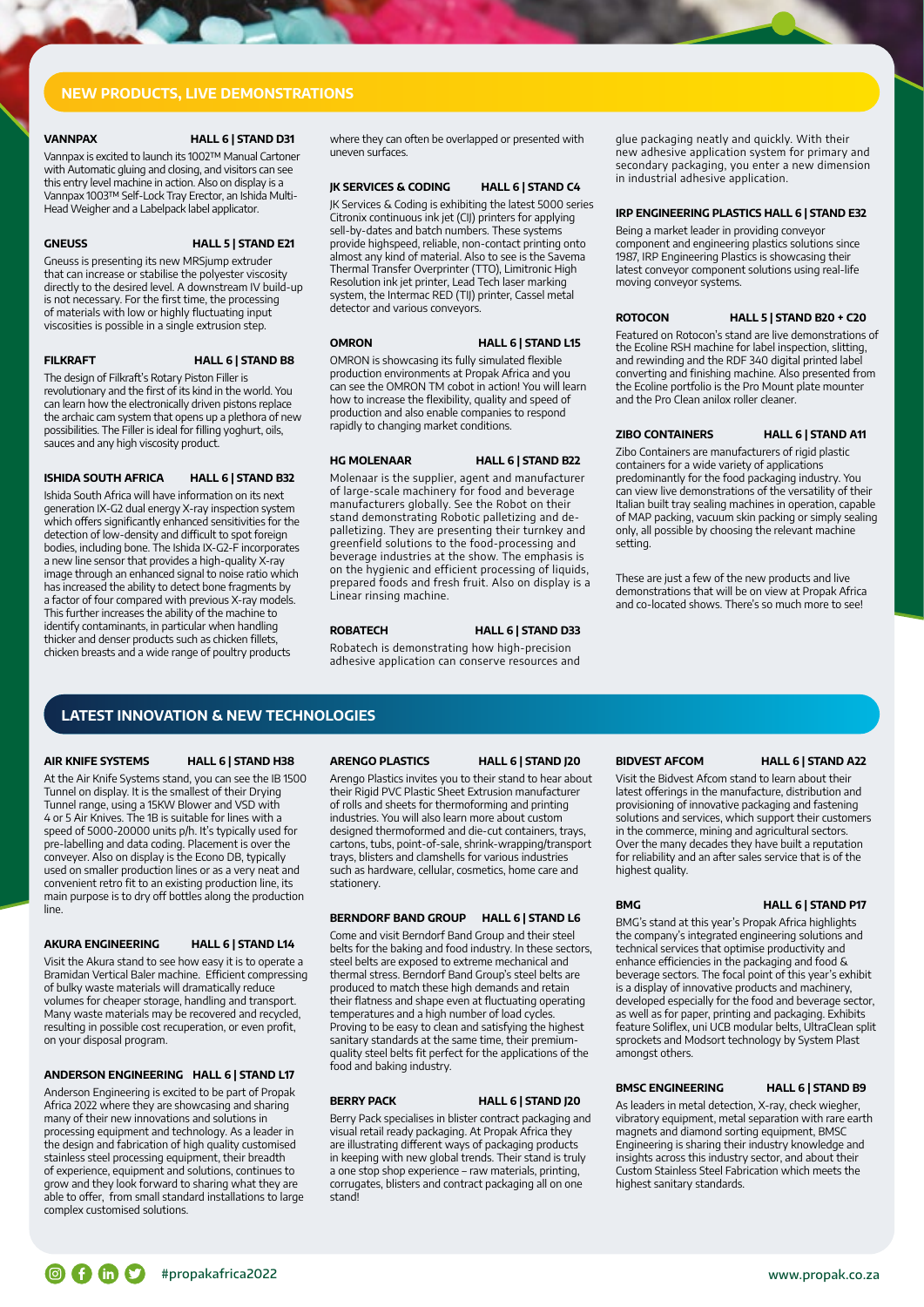### BOWLER PACKAGING HALL 6 | STAND D8

Bowler Packaging is celebrating 50 years of innovative packaging supply during which time they have mastered all the relevant processing and decorating technologies. For the entrepreneur, they now also feature a dedicated standard products range through their recently acquired one-stop shop subsidiary, Skye Packaging. Talk to them about how to test, try and develop your passion with their support!

### CCL LABEL SOUTH AFRICA HALL 6 | STAND D40

A product's decoration might only seem a small part, but it plays a crucial role in making the overall packaging more sustainable. CCL Label has developed labels and sleeves that enable recycling, carbon footprint reduction and reuse. Whether they are bio-based, low-density or made from recycled material – there is a solution for every packaging need. Visit their stand to find out more!

# CHIORINO SOUTH AFRICA HALL 6 | STAND P15

In conjunction with the demands of leading OEM's and Multinational end-user customers Chiorino develops a broad range of solutions - including Speciality High-Performance HACCP compliant Food handling conveyor products and the full spectrum of requirements for the sectors of Corrugated Board, Paper, Print & Packaging and Materials Handling.

DYNAMIC PLASTICS HALL 6 | STAND B7

Manufacturers of plastic buckets and containers that are general purpose use, tamper evident with a secure lock and fino plastic buckets and lids, Dynamic Plastics is showcasing its range from 250ml up to 25lt.

## EBERLE EUROPE HALL 6 | STAND C1

EBERLE, a family run business, located close to Strasbourg, France, manufactures spirally wound paper core production machines, paper straws production lines, paper core recutters and cardboard edge-protector production machines. Visit their stand to be introduced to their latest technologies and development, featuring fast and flexible machines with fully automatic settings and easy changeovers.

# FOSTER INTERNATIONAL PACKAGING HALL 6 | STAND A<sub>27</sub>

Foster International Packaging, known for innovative packaging, is making big strides with the offering of recyclable and sustainable packaging solutions. The company is a division of Close the Loop Group, providing end-to-end solutions for brand owners in packaging and urban mining - with the main aim to create a circular economy. Visit their stand to hear more about these initiatives.

# GLUEMORE PACKAGING HALL 6 | STAND K26

Glue-More Packaging is an Accredited Agent and Sole Distributor in Southern Africa for ValcoMelton Hot and Cold glue adhesive application and quality assurance systems for the past 22 years. Visit their stand to hear more about ValcoMelton specialisation in the manufacturing of adhesive dispensing system used for packaging and sealing of items such as corrugated boxes, cartons, books, bags, and pharmaceutical products across the corrugated, packaging, envelope, folding carton, print finishing, nonwovens, tissue/core winding, wood, automotive, product assembly, textile, coating, laminating, and bag manufacturing industries.

# H&M ROLLERS HALL 6 | STAND B27

H&M Rollers is a market leader in polymers and specialised engineering services. They encourage you to visit their stand to learn more about their sustainable solutions.

### HDM-AUTOMATION HALL 6 | STAND E18 + D32

If you want to know more about vertical & horizontal packaging machines, pre-made pouch bagging machines, single and multi-lane sachet equipment and other industry specialised automation equipment, then visit the HDM Automation stand. The company also provides a wide range of multihead weighers, linear scales, and different type of dosing equipment such as auger filler, volumetric cups, and liquid pump feeders.

### HEAT & CONTROL HALL 6 | STAND B31

Innovative size reduction technology from Urschel, a global leader for food cutting technology is on display at the Heat and Control stand. The Urschel Sprint 2® Dicer can uniformly dice, strip cut, granulate, or slice a wide variety of meats, vegetables, fruits, and bakery goods. This equipment provides processors a value-added, convenient way to bring their products to market. Also on display will be the CEIA THS/MS21, the world's only multispectrum metal detector; the OilSaver Filtration System, which extends the life of frying oil with high efficiency filtration down to 10 microns; the Fastback® Horizontal Motion Conveyor 90E which gently transports product by cycling through slowforward and fast-back horizontal motion; and digital sorting systems from Key Technology which can identify and consistently remove objects based on colour, structure, shape, size at a significantly faster rate than manual inspection.

# HOSOKAWA ALPINE HALL 6 | STAND L2

Hosokawa Alpine is an innovative global leader in machine and system engineering based in Augsburg, Germany. They are presenting their blown film lines and film orientation lines which are known for their high economic efficiency and flexibility. The company builds mono-layer and multi-layer blown film lines for 3 - 11-layer blown film.

### IGUS HALL 6 | STAND H5

In addition to having new innovative products on display, Igus has the regular stalwarts so many customers can relate to, from low cost automation to energy chains, lubrication free, and low maintenance polymer solutions.

# IJP FILLING & LABELLING HALL 6 | STAND D15

IJP is exhibiting the state of the art locally manufactured fully synchronised double head selfadhesive labelling machine that is controlled with OMRON's EtherCAT PLC as well as a variety of filling equipment that is suitable for most of the liquid products in the South African market.

INPAKT GROUP HALL 6 | STAND H9

Inpakt Group is presenting its range of offerings including turnkey services, filling, and packaging machines, after sales support, machine refurbishments, and reselling of international OEM equipment such as LAN Handling Equipment. They are running a competition on their stand with hamper giveaways twice a day as well as gifts and promotional items.

### INTERROLL SOUTH AFRICA HALL 6 | STAND G6

At this year's Propak Africa, Interroll South Arica is presenting what made them Best in class with their theme "back to basics". The company is showcasing their Modular Conveyor Platform, their range of Conveyor Rollers and their Dynamic Storage **Solutions** 

### **IBT** HALL 6 | STAND A3

John Bean Technologies Corporation (JBT) offers a wide range of food and non-food processing solutions, from primary processing to final packaging that includes pre-processing, slicing, washing, mixing, filling, closing, tray sealing,

sterilizing and pasteurizing, postharvest solutions and more. Visit their stand and learn about how they design, manufacture, test and service technologically sophisticated systems and products.

### KUBE HALL 6 | STAND K4

Kube Packaging Marking Solutions' is showcasing process and packaging plant equipment, market leading coding and marking track and traceability technology coupled with Oxygen Absorbers.

LABPRINT HALL 5 | STAND G20

Flexographic printers for the pharmaceutical, food and other industries, Labprint specialises in the printing of pharmaceutical blisterfoil, sachet's and stick packs. Visit their stand to hear about their range of products and services; they print up to 4 spot colours, offer in-house artwork and specialise in short runs and a quick turnaround.

### LOVELL INDUSTRIES HALL 6 | STAND J20

An FSSC 22000 Accredited Rigid Food Packaging Manufacturer, Lovell Industries is showcasing their range of custom designed thermoformed and diecut containers, trays, skillets, tubs and clamshells for various food categories such as bakery, deli, fruit, ready meals, frozen foods, desserts, salads, chocolates and biscuits.

# MEGADYNE SOUTH AFRICA HALL 6 | STAND **H13**

Exhibiting at this year's show, Megadyne South Africa is a proud global manufacturer of Megadyne, Challenge, Sampla, AVE and PCS, and proud distributors of Zero-Max, Diamond, Flexco and Vista. The Megadyne Group develops and manufactures thermoset and thermoplastic polyurethane belts, rubber timing and v-belts, pulleys, clamping plates, timing bars and complementary products for a diverse range of applications.

## MILLCHEM PACKAGING HALL 6 | STAND G31

Millchem has partnered with industry leaders enabling them to provide customers with standalone equipment, or a complete turnkey solution including processing and packaging lines for all applications. Speak to the experts on their stand and also see the display of the latest Millchem range of consumables, stretch film, adhesives and lubricants to the packaging industry.

### MPACT PLASTIC CONTAINERS HALL 6 | STAND **B15**

Manufacturing and supplying a wide variety of products ranging from materials handling, retail, environmental, jumbo bins and agricultural products, Mpact Plastic Containers applies the circular economy model in everything they do. Visit their stand to learn how customers can return their end-of-life products to them in exchange for new products.

NORDSON SA HALL 6 | STAND J9

Featured at Propak Africa, the ProBlue Flex melter from Nordson is advanced technology that adapts to any operation with ease and simplicity. Depending on your unique requirements, you can choose from factory options direct from Nordson, or smart and simple field upgrades, supported by Nordson's seasoned technical support representatives.

# PACKWISE AFRICA HALL 5 | STAND C39

Packwise-Africa presents their innovative machine and tooling solutions for label, flexible and corrugated packaging converters. They are showcasing digital & conventional presses, slitters & diecutters, digital finishing lines, plate mounters, anilox rollers, printing cylinders & sleeves and QC equipment. PLUS listen to their keynote address